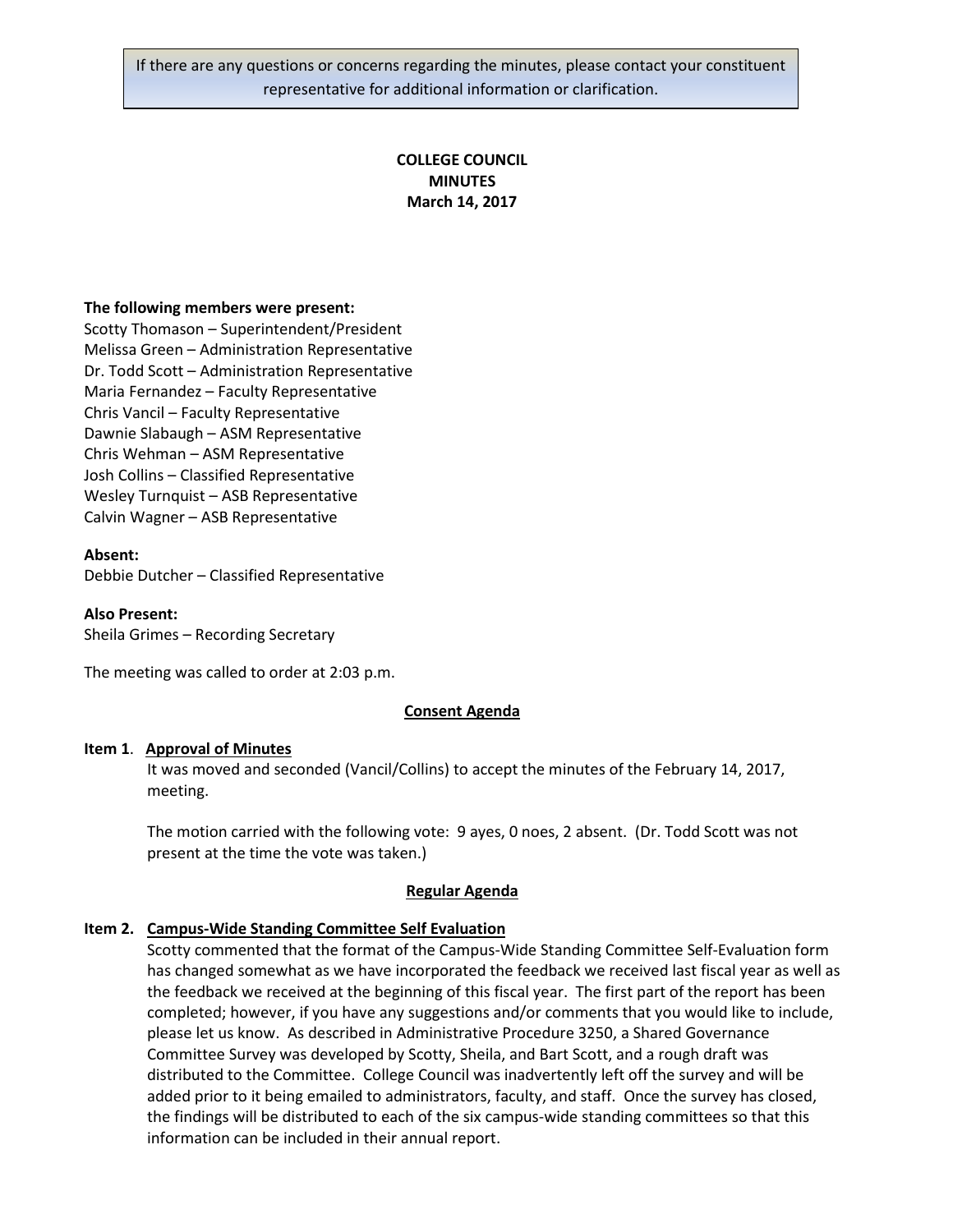*College Council Minutes – March 14, 2017 Regular Meeting Page 2 of 4*

### I**tem 3. Recommend Revisions of Board Policies**

Revisions to Board Policies 3280, 3300, 3310, 3410, and 3510 were reviewed. On Board Policy 3280, second paragraph, a recommendation was made to change "Educational Master Plan" to "Institutional Master Plan."

A motion was made and seconded (Collins/Fernandez) to recommend acceptance of revisions to Board Policies 3280, 3300, 3310, 3410, and 3510 including the change noted above. The motion carried with the following vote: 9 ayes, 0 noes, 2 absent. (Dr. Todd Scott was not present at the time the vote was taken.)

### I**tem 4. Recommend Revisions of Administrative Procedures**

Revisions to Administrative Procedures 3280, 3300, 3310, 3410, and 4105 were reviewed. On Administrative Procedure 3280 under number one, a recommendation was made to change "Educational Master Plan" to "Institutional Master Plan." On Administrative Procedure 4105, page 2, second paragraph from the bottom of the page, first sentence, change "by" to "be."

A motion was made and seconded (Collins/Fernandez) to recommend acceptance of revisions to Administrative Procedures 3280, 3300, 3310, 3410, and 4105 including the changes noted above. The motion carried with the following vote: 10 ayes, 0 noes, 1 absent.

### **Item 5. Other**

Scotty welcomed Wesley Turnquist who has joined College Council as the second student representative for this committee.

Individual reports were as follows:

### **Josh Collins**

• Most of the high school orientations have been scheduled. These orientations will begin the second week in May and run through the end of that month. These orientations are for incoming students who have informed their high school counselors that they will be attending COS in the fall.

### **Dr. Todd Scott**

• There is a possibility that we will be scheduling a chemistry or biology class for the upcoming summer semester.

### **Chris Wehman**

• A lot of grants are coming to fruition now such as the Distance Learning grant which is funding the updating of the distance learning rooms. The committee for the Academic Success Center remodel, which is being funded by the Basic Skills grant, has met twice.

### **Maria Fernandez**

- A Distance Education training was held this past weekend for Canvas instructors.
- Maria has completed her online training and she is now an official Peer Online Course Reviewer (POCR) for the State.

## **Chris Vancil**

• We are prepping for the transition to eLumen. There are currently 120 courses that need to be tech reviewed in CurricUNET which will need to be completed within the next three weeks.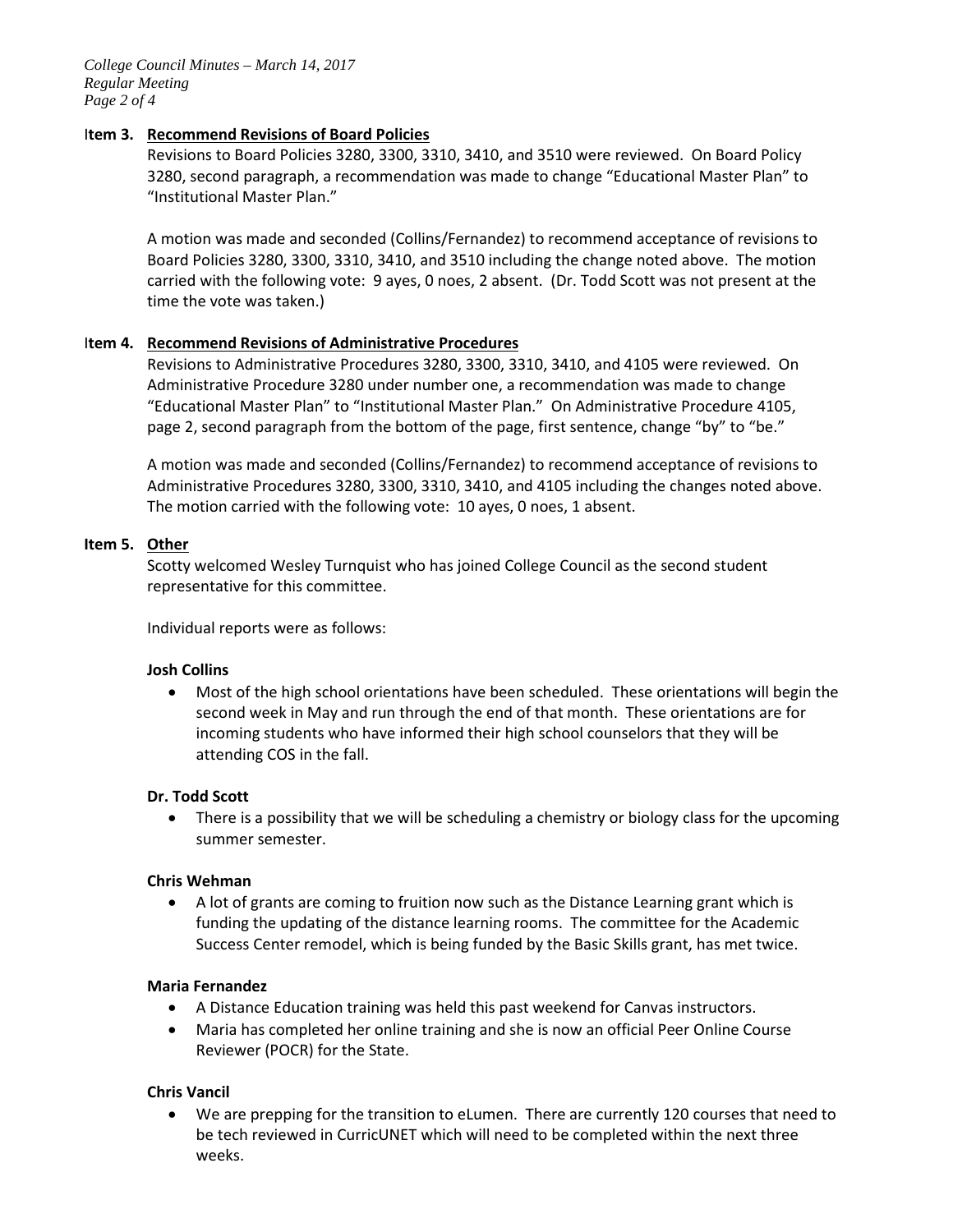## **Item 5. Other (Cont'd)**

• The new Program Review documents as well as changes to the participatory governance model will go before Academic Senate today for approval.

## **Calvin Wagner**

- Student Ambassadors are working on modernizing college pamphlets.
- Elections for next year's Associate Student Board (ASB) officers will be held soon.
- ASB is looking into organizing a few more events before the end of the semester.

## **Melissa Green**

- Melissa complimented Calvin Wagner on his graphic skills.
- Chris LaMarr from U.C. Davis/University Transfer System was on campus last week. He is interested in working with COS to pipeline Native Americans and other underrepresented students into the University system.
- A high school principal/superintendent luncheon is being organized for Wednesday, April 19. If you have anything you would like Melissa to share with these individuals, please let her know.

## **Dawnie Slabaugh**

- Dawnie is working with Kim Freeze on developing a Lifetime Learning Booklet for our upcoming campaign on "Zero Unit Classes." The goal is to have this publication in every mailbox in the County when we open for registration in May.
- On Wednesday, April 5, a camera crew will be on campus to record footage for new COS commercials. Dawnie will be contacting instructors and coaches to ask them to take part in this activity.

# **Wesley Turnquist**

• ASB will be hosting a "movie night" on Thursday, April 6. This event will be free to students and staff; while the community will be charged a nominal fee.

## **Scotty Thomason**

- The Women's Basketball Team had a fabulous season as they came in second in the State which is a new record for COS. A reception is being planned in honor of these ladies.
- We are working with the Siskiyou Training and Employment Program (STEP) Office in Yreka. We are encouraging them to enroll their clients at COS.
- Our Soccer Coach, Ed Kephart, has connections overseas and we could possibly have as many as 20 foreign students at COS next year.
- We are up over 20 in our base FTES for the spring semester.
- The 2017-2018 budget is currently being built. The budget managers and administrators have been requested to review their budgets and evaluate where they are as well as where they estimate they will be relative to their budgeted expenditures for the year. If there are some savings, we will use these funds to pay for items that were not in the budget originally or be carried into next year.
- Work has begun on the visiting baseball team's dugout.
- The Weed Chamber of Commerce is holding its  $33<sup>rd</sup>$  Annual Chinese Auction Dinner and Dance on Saturday, April 1, at the Sons of Italy Hall.
- The Presidential Search Committee will be meeting on Monday, March 20, to decide who will be invited to COS for an interview.